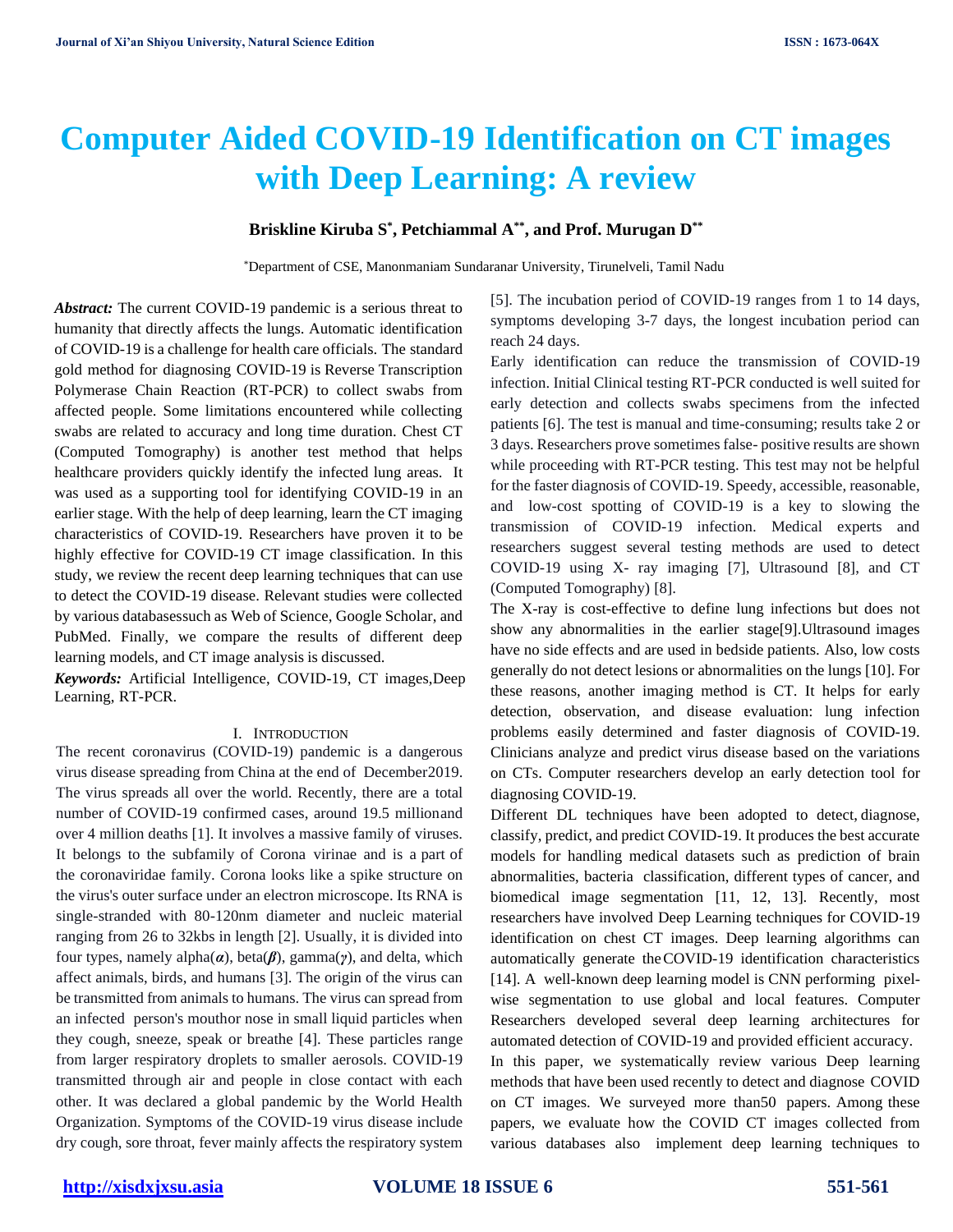identify the COVID symptoms earlier. The remaining sections of this paper are organized as follows. Section 2 describes the search strategy, and Section 3 suggests the CT image datasets. Also, Section 4 compares various deep learning techniques for COVID identification. Finally, Section 5 discusses this paper's conclusion by highlighting the limitations and future research directions.

# II. METHODOLOGY

### *A. SEARCH STRATEGY*

In this review, related journal articles are collected from valid databases. More than 90 papers are gathered, and 25 papers are filtered out. In this study, papers are selected by thekeywords Artificial Intelligence, COVID-19, Convolutional Neural Network, CT-images, and Deep Learning. Our search query consists of the following keywords: [Artificial Intelligence] **AND** [Convolutional Neural Network] **AND** [COVID-19] **AND**  [CT images] **AND** [Deep Learning]. After the search, filtered papers are mentioned to various deep learning techniques that are primarily applied in the medical field—these papers only direct COVID-19 disease detection by using several deep learning models.

### *B. CT images*

Computer-aided methods are used to detect and diagnose the abnormalities or variations from chest CT (Computed Tomography) images. Several Deep learning studies have evolved while detecting the COVID-19 disease. CT is mainly the best imaging modality for lung infections or variations, and the physician denoted it as the gold standard [15]. While scanning the human lungs, CT produces several images, and physicians quickly analyze the variations. CT scans define the clear radiological findings of COVID-19 patients and help in a more structured and accessible manner produce results at a fast speed [16]. COVID-19 Chest CTs have some abnormalities such as ground-glass opacities (GGO) [17], Broncho vascular thickening in the lesion [18], crazy paving [19], and parenchymal bands [20,21] are present in the lungs. These findings are kept on the COVID-19 patient's chest CT images in Figure 1.

# *C) COVID-19 detection in CT images:*

Diagnostics play an essential role in the control measures of COVID-19. Several detection tools are available to find the disease severity. Chest CT scans are the familiar fast diagnostic tool to diagnose the earlier stage of COVID-19 patients. COVID chest CT appearances are classified into four categories: 1)Typical Appearance 2)Indeterminate appearance, 3) Atypical appearance 4)Negative for Pneumonia.

a) **Typical Appearance:** It describes the expected behavior of the lungs such as reverse halo sign peripheral, bilateral, ground-glass opacities or without consolidation or visible intralobular lines. A central ground-glass opacities characterize the appearance of reversed halo sign is encircled by denser air–space consolidation with the shape of a crescent or a ring.

- b) **Indeterminate appearance:** It is not determined or fixed—a few very small GGO with a non-rounded and non-peripheral distribution.
- c) **Atypical appearance:** The presence of isolated lobar or segmental consolidation without GGO and smooth interlobular septal thickening with pleural effusion.
- d) **Negative for Pneumonia:** There are no features to suggest pneumonia, absence of GGO, and consolidation.



Figure 1. An example CT image of Lung showing different parts and the COVID symptoms.

# III. COVID-19 DATASET

Several public databases are available on many websites like Kaggle and GitHub. They provide many Chest CT images; Deep learning models handle large volumes of data using the algorithms to extract the image and show good accuracy results. Kaggle is a large data repository containing different data set types like text, numeric, and multimedia [22]. Also, many COVID-related data set images are available grouped as classes. It supports various file formats anyone can easily access and create their own databases. The main advantage of using Kaggle is notebook creation users can view adding code for the dataset they access as public or private.



Figure. 2.An example ShuffleNet for COVID detection on CTimages [23]

# IV. DEEP LEARNING FOR COVID DETECTION

Various deep learning approaches are developed to diagnose COVID-19 quickly. Using Classification, Segmentation, and prediction tasks done with the help of deep learning models [24]. In this context, the researchers handled various deep learning methods with clinicians' use in the detection of COVID-19. Deep Learning-based models have more efficaciesto proceed with an accurate and efficient system for detecting and diagnosing COVID-19. Using classification models to identify the coronavirus disease patients and with the help of deep layers [25]. Segmentation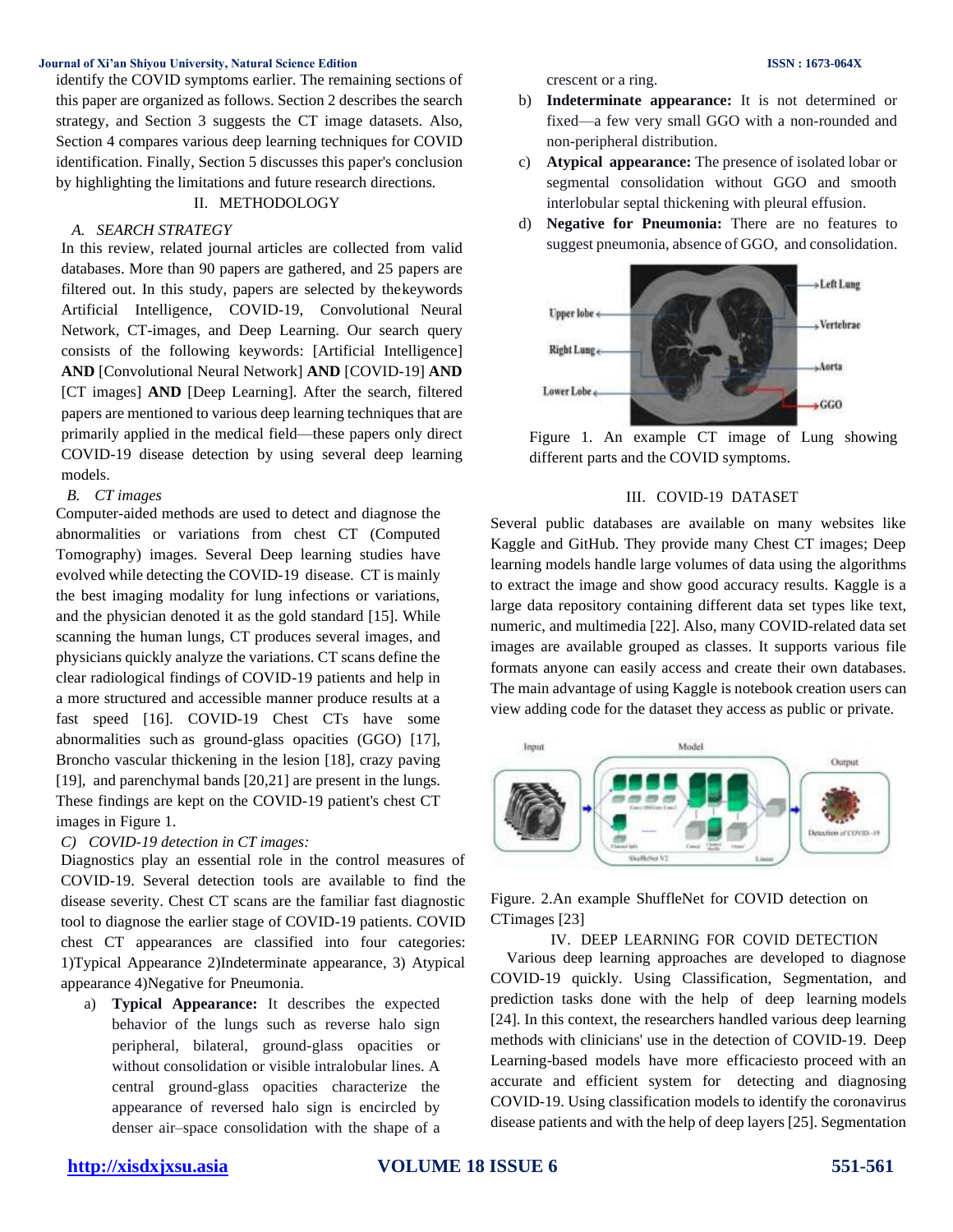describes the lungs' affected area, and manual segmentation takes more time. Prediction identifies the risk of COVID-19 infection.

Deep Learning algorithms handle large volumes of data and produce accurate results. It established a model for showing the coronavirus-affected person in an earlier stage. Deep Learning Technology uses CNN models to analyze how viruses affect humans [26]. The Deep Convolutional Neural Network (DCNN) can learn the imaging characteristics of COVID-19 patients. Deep Learning Architectures such as AlexNet [27], VGG16 [28], VGG19 [28], GoogLeNet [29], Res Net18 [28], ResNet50[30], ShuffleNet [23] are the efficient networks used for early detection of COVID-19 patients using CT images. The ShuffleNet architecture for COVID detection is shown in Fig. 2

|        |  |  | Table I. Comparison of deep learning based COVID classification |
|--------|--|--|-----------------------------------------------------------------|
| models |  |  |                                                                 |

| <b>Model</b>            | No. of CT<br>images                                                                | <b>Description</b>                                                                                          | <b>Accuracy</b><br>(%) |
|-------------------------|------------------------------------------------------------------------------------|-------------------------------------------------------------------------------------------------------------|------------------------|
| <b>ResNet</b><br>$[31]$ | <b>Total: 618</b><br><b>COVID: 219</b><br>Pneumonia:<br>224<br>Normal: 175         | <b>Residual Network</b><br>(ResNet) built with<br>various layers<br>looks like a<br>pyramidal<br>structure. | 86.70                  |
| DenseNet121<br>$[32]$   | <b>Total:757</b><br>COVID:360<br>Non-<br>COVID:397                                 | Accurately<br>performs where the<br>infected areas<br>present in the<br>lungs.                              | 84.07                  |
| AlexNet<br>$[27]$       | <b>Total: 7500</b><br>COVID:<br>2500<br>Lung<br>tumour:2500<br><b>Normal: 2500</b> | Classify high<br>dimensional<br>convolutional<br>features with less<br>time.                                | 98.25                  |
| EfficientNet<br>$[14]$  | <b>Total: 3294</b><br>COVID:<br>1601<br>Normal: 1693                               | Compound scaling<br>method based<br>architecture was<br>built.                                              | 87.68                  |
| <b>DCNN</b><br>$[33]$   | Total: 1065<br><b>COVID: 325</b><br>Pneumonia:<br>740                              | Multiple units can<br>be defined.<br>Hierarchy structure<br>of the class can be<br>represented.             | 85.20                  |

GoogLeNet [29] Total: 746 COVID: 349 Normal: 397 Kernel sizes and inception layers obtained in this model. Reduce the dimensional size and computational cost. 91.72 DRENet [34] Total:1282 COVID: 777 Pneumonia: 505 Define the top-K information image details of the lungs and also diagnose higher level predictions. 86.00

# *A. Overview of Deep Learning*

Deep Learning is a sub-domain of machine learning based on artificial neural networks. A Deep Learning algorithm uses multiple layers to extract higher-level features from the raw input progressively. It trained on large amounts of data using GPU (Graphics processing units) to speed up computational processes. GPUs have been developed and optimized specifically for deep learning. Deep Learning also refers to a class of Artificial Neural Networks (ANNs) composed of many processing layers. [ANN h](https://www.analyticssteps.com/blogs/introduction-neural-networks-and-deep-learning)elps interpret the features of data and their relationships in which important information is processed through multiple stages of processing the data.

# *a. Deep Learning and the Human Brain*

Deep learning works with artificial neural networks designed to imitate how humans think and learn. Deep understandingconsists of artificial neural networks modeled on similar networks present in the human brain. In deep learning, we don't need to program everything explicitly. Deep Neural Networks (DNNs) have several networks where each layer can perform complex operations such as representation and abstraction that make sense of images, sound, and text.

The human brain is the central organ of the human nervous system. The brain and the rest of the nervous system are composed of many different types of cells, but the primary functional unit is a neuron. A single neuron in the human brain receives thousands of signals from other neurons. All sensations,movements, thoughts, memories, and feelings result from signalsthat pass through neurons.

### *B. Common Layers in DL model*

The layers are the blocks of Deep Learning. A layer in a deep learning model is a structure or [network topology i](https://en.wikipedia.org/wiki/Network_topology)n the model's architecture, which takes information from the previous layers and then passes information to the next layer. There are several familiar layers in deep learning: the Convolutional layer, Recurrent layer, Preprocessing layer, Normalization layer, Regularization layer, Attention layer, Reshaping layer, Merging layer, Locally connected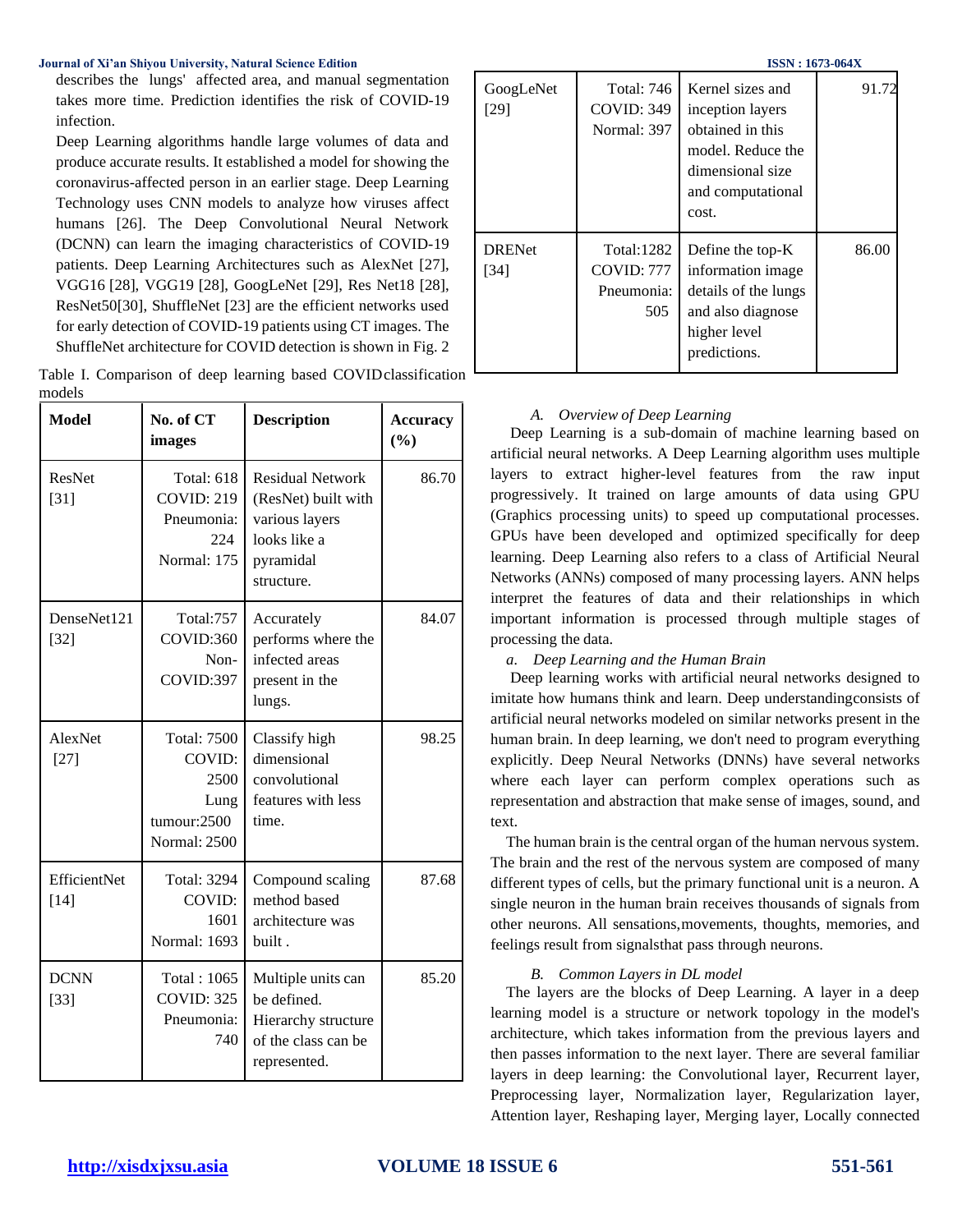Activation layer, and Maximum pooling layer. Some of the layers are discussed below

# *a. Convolutional Layer*

A Convolution has a set of rules when two sources of information are interconnected. A convolutional layer contains a set of filters whose parameters need to be learned. The height and weight of the filters are smaller than those of the input volume. Each filter is convolved with the input volume to compute an activation map made of neurons. Convolutional layers apply a convolution operation to the input, passing the result to the next layer [35]. A convolution converts all the pixels in its receptive field into a single value, as shown in fig. 3





### *b. Recurrent Layer:*

A group of Layers to form recurrent networks consists of several classes. It is a type of neural network with previous step outputs. You are fed as an input of the current step. It uses the same parameters for each input as it performs the same task onall the inputs or hidden layers to produce the output. It allows continuing information related to past knowledge by gaining a special kind of looped structure. Recurrent layers can be used similarly to feed-forward layers except that the input shape is expected to be (batch\_size, sequence\_length, num\_inputs) [37]. A reverse operation is performed in the following Fig. 4.



Fig.4. Recurrent layer [38]

*c. Preprocessing Layer*

Preprocessing Layer takes raw images or raw structured data as input and exports the end-to-end models [39]. It handles its own feature normalization or feature value indexing. Preprocessing Layer includes text, numerical, categorical, image preprocessing,

# *d. Normalization Layer*

This layer was first introduced by Ba et al. in 2016. It normalizes the input and also speeds up stabilizes the learning process. It includes two classes, Batch normalization, and Layer normalization, as shown in Fig.5.

# *Batch Normalization:*

Batch normalization focused on the standardized inputs to any particular layer (i.e., activations from previous layers). Standardizing the inputs means that inputs to any layer in the network should have approximately zero mean and unit variance. Batch normalization applied a transformation that maintains the mean output close to 0 and the standard deviation close to 1.

# *Layer Normalization:*

Layer normalization (LayerNorm) is a technique to normalize the distributions of intermediate layers. It enables smoother gradients, faster training, and better generalization accuracy. Layer Normalization directly estimates the normalization statistics from the summed inputs to the neurons within a hidden layer. This normalization happens across the axes.



Fig.5. Normalisation and its types [40]

### *e. Regularisation Layers*

During optimization, this layer is used for applying penalties on layer activities. It reduces the error by fitting a functionappropriately on the given training set. Regularizers allow you toapply penalties on layer parameters or layer activity during optimization. These penalties are summed into the loss function that the network optimizes. The Dropout layer randomly sets input units to 0 with a rated frequency at each step during training time, which helps prevent overfitting.

### *C. Classification Model*

Early detection models have been developed for automatically identifying the COVID-19 Patients. Numerous classification models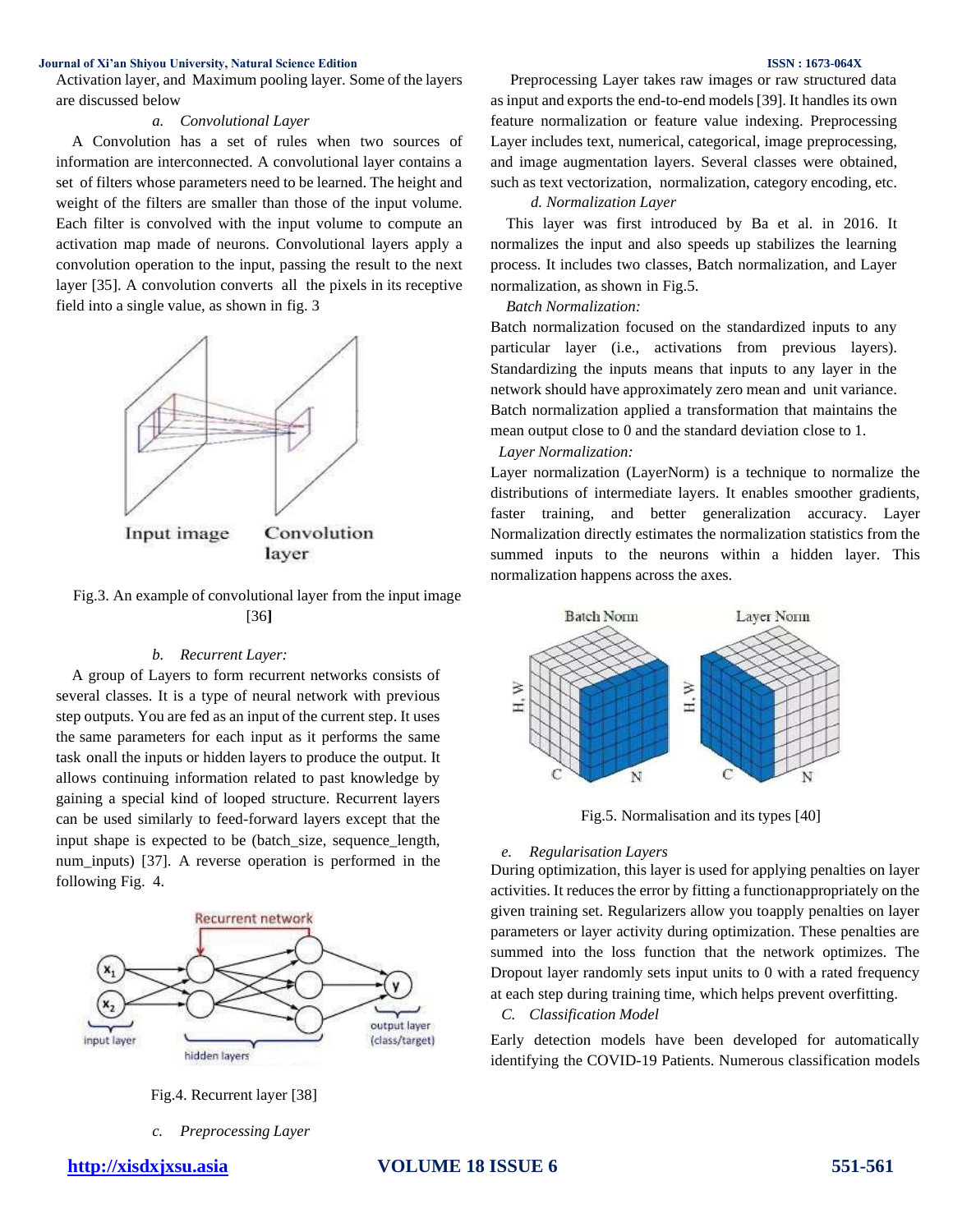are available to handle disease detection efficiently. Deep learning classification models automatically detect the COVID-19 patients using CT images [41]. A well-known Deep Learning model is Convolutional Neural Network (CNN) is, a type of artificial neural network used in image recognition and processing pixel data. It has convolutional layers, pooling layers,and fully connected layers, and it is used for image processing, classification, segmentation, and other autocorrelated data [42].

# *a. CNN Architecture*

CNN is the sub-class of Deep neural networks. It is used in image recognition and processing specifically designed to process pixel data. CNN is a type of neural network model which allows working with images and videos. Deep Learning has proved to be a potent tool because of its ability to handle large amounts of data. CNN takes the image's raw pixel data, trains the model, and automatically extracts the features for better classification. Common layers occur in a convolutional neural network: the convolutional layer, the pooling layer, the ReLU correction layer, and the fullyconnected layer.



### Fig.6. CNN architecture with number of layers [43]

### *b. Convolutional Layer*

The main component of CNN architecture is the convolutional layer; Convolutional layers are the primary building blocks used in convolutional neural networks. It performs feature extraction, which produces a combination of linear and nonlinear operations.



Another layer is the pooling layer; it is added after the convolutional layer; it reduces the size of the representation to reduce the number of parameters and computation in the network. The vital operation of pooling is max pooling. It extracts patches from the input feature maps and gets outputs from the maximum value in each patch; finally, it discards all the other values.



### **Image Value**

Fig.8. Max pooling with  $2x2$  filter and stride = 2 [45] *d. Fully Connected Layer*

Fully Connected layers in neural networks are those layers where all the inputs from one layer are connected to every activation unit of the next layer. The inputs to the fully connected layer are the output from the final Pooling or Convolutional Layer, which is flattened and then fed into the fully connected layer. A fully connected layer compiles the data extracted by previous layers, such as a pooling or convolutional layer, which is flattened and then fed to form the final output, as shown in Fig.9.



Fig.9.An example figure for Fully Connected Layer [46]

Fig.7. Convolutional layer connected to the respective field [44]

**[http://xisdxjxsu.asia](http://xisdxjxsu.asia/) VOLUME 18 ISSUE 6 551-561**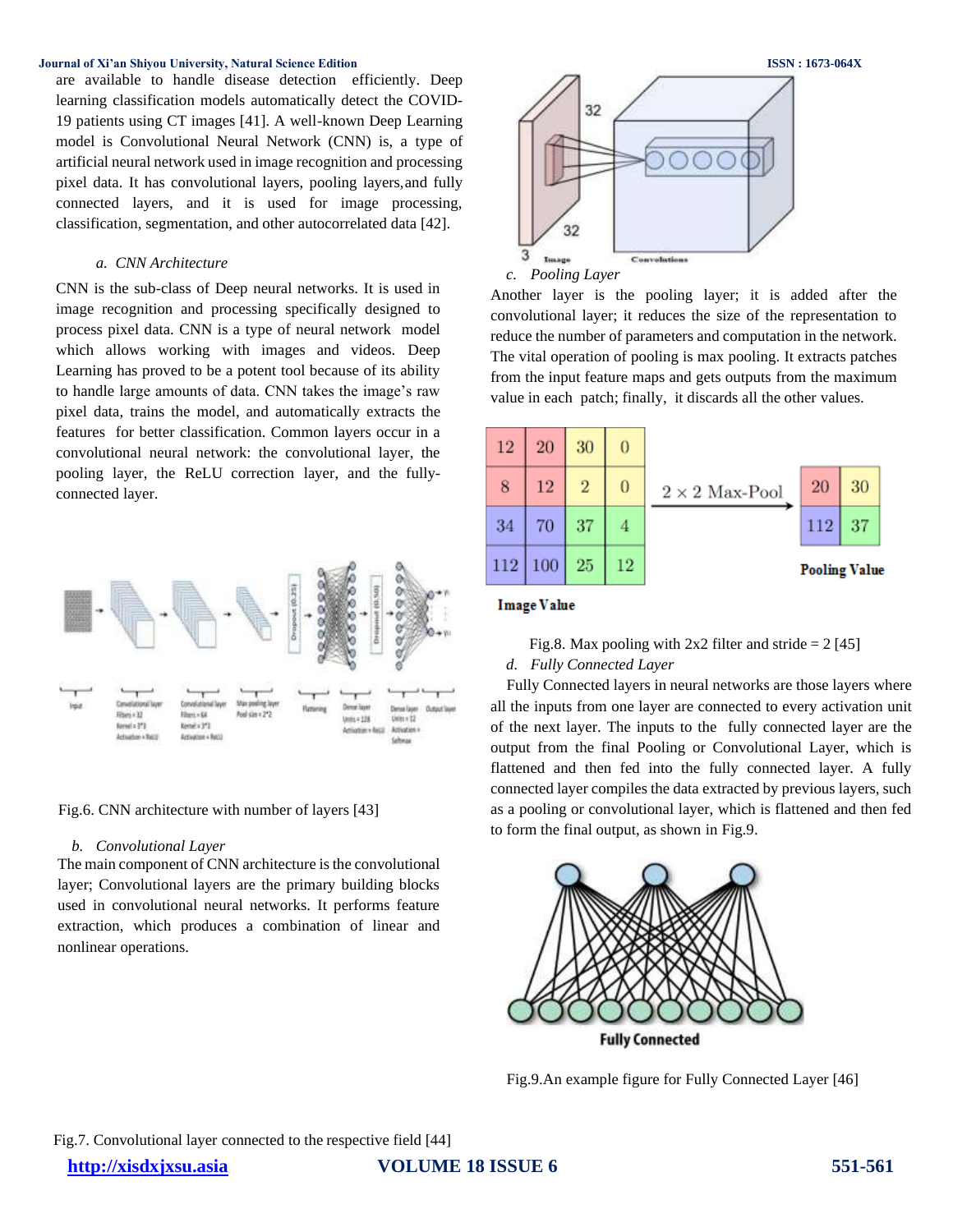Some sample classification models such as ResNet [31],DenseNet121 [27], AlexNet [27], EfficientNet [14], DCNN [29],GoogLeNet [29], DRENet [34] are defined in Table 1. These models are applied in the CT images and provide efficient accuracy.

### *e. ResNet:*

ResNet was designed by kaiming in 2015 [47] that mound residual blocks on top of each other to form a network. An artificial neural network builds on constructs known from pyramidal cells in the cerebral cortex. ResNet uses residual blocks with connections that connect the input of one layer to the output of another layer, also known as shortcut connections. Residual Network (ResNet), built with various layers, looks like a pyramidal structure. An example of ResNet is shown in figure10. ResNet consists of three layers of three blocks containing theConvolutional layer, Batch normalization, and Relu. There is one fully connected layer at the end. In [31], the authors implemented ResNet and tested its performance on a COVID dataset. This dataset consists of 618 images (COVID: 219,Pneumonia: 224, Normal: 175). The performance of ResNetachieved an accuracy of 86.70%.



Fig.10.ResNet architecture for COVID-19 detection [48]

# *a. DenseNet*

A DenseNet is similar to a convolutional neural network that utilises dense connections between layers; through Dense Blocks, it directly connects all layers. DenseNet and its concatenated (.) attributes combine the previous layer output with a future layer. An example of DenseNet is shown in figure 11, which shows the four-layer dense block with the growth rate k=3. The DenseNet Architecture aims to fix this problem by densely connecting all layers. Figure 3 shows the DenseNet model consists of four blocks: Batchnormalization, Relu, and convolutional layers. DenseNet is an easy communication model for improving information flow between layers. DenseNet has various transition blocks and dense blocks situated between two adjacent dense blocks. In [32], the authors implemented DenseNet and tested its performance on a COVID dataset. It consists of total 757 images (COVID: 360, Non-COVID: 397). Using these COVID CT images, ResNet achieved an accuracy of 84.07%.

**Journal of Xi'an Shiyou University, Natural Science Edition ISSN : 1673-064X** Fig.11.DenseNet architecture for COVID-19 detection [48]



The AlexNet was introduced in 2012, and Alex Krizhevsky developed it. AlexNet network performs feature selection and image category classification for input images. The AlexNet network has convolutional layers for image feature selection,and three fully connected layers for image classification [49]. It attached ReLU activations after every convolutional and fully- connected layer. An example of AlexNet is shown in figure 12 consists of five convolutional layers followed by the max- pooling layers finally connected with three fully connected layers. In [27], the authors implemented AlexNet and tested its performance on a COVID dataset. This dataset consists of a totalof 7500 images(COVID: 2500, Lung tumor: 2500, Normal: 2500). From this dataset using this AlexNet achieved an accuracy of 98.25%.



Fig.12. AlexNet architecture for COVID-19 detection [48]

### *c. EfficientNet*

EfficientNet was developed by Mingxing Tan and Quoc V. Lein 2019. It performs the scaling method that scales alldimensions of depth/width/resolution in the same size using a compound coefficient. Efficient-Net Models are pre-trained and used for transfer learning in image classification problems. There are eight original EfficientNet models EfficientNet-B0 - EfficientNet-B7. EfficientNet network architecture and scaling method scale all depth/width/resolution dimensions using a compound coefficient. EfficientNet uses a compound coefficient to uniformly scale network width, depth, and resolution in a principled way [50]. In [14], this dataset contains 3294 CT images (COVID: 1601, Normal: 1693). EfficientNet models achieve both higher accuracy and better efficiency.

*d. DCNN*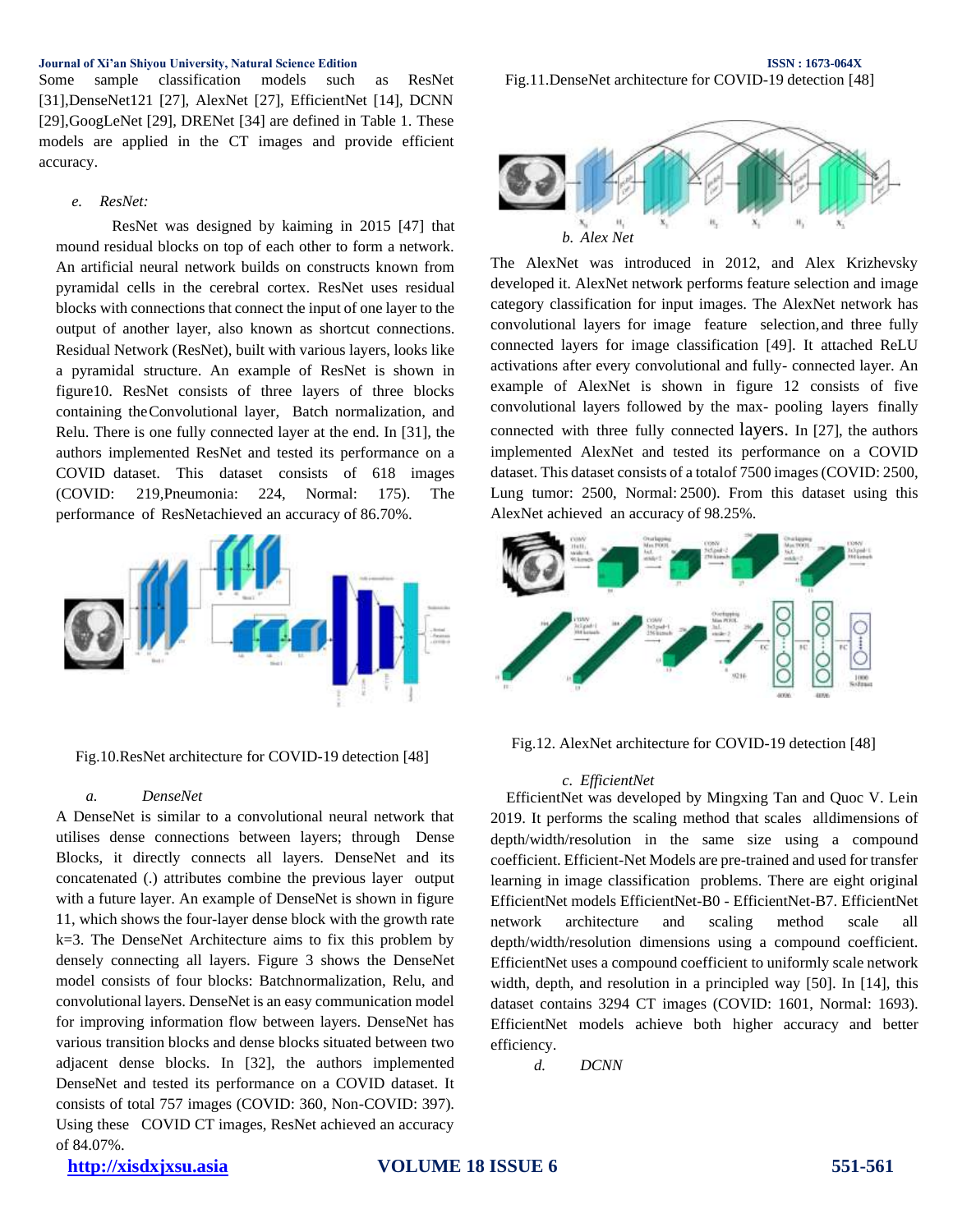DCNN was first introduced in the 1980s by Yann LeCun. Convolutional networks using convolutional layers. It is usually combined with the pooling layers, and the output is fed to the fully connected layers. A Convolutional neural network (CNN) is a neural network that has one or more convolutional layers and is used mainly for image processing and classification. CNNis that it automatically detects the essential features without any human supervision. An example of DCNN is shown in figure 13; it contains two convolutional layers, two pooling layers, and finally connected with a fully connected layer. In [33], the authors implemented DCNN and tested its performance on a COVID dataset. This dataset consists of 1065 images (COVID: 325, Pneumonia: 740). DCNN model can be used to detect the COVID-19 in Chest CT images and achieve an accuracy of 85.20%.



*e. GoogLENet*

The author first proposed GoogLeNet in 2018. The Google team developed it. GoogLeNet neural network based on the Inception architecture allows the network to select between multiple convolutional filter sizes in each block. Receptive fields, various kernel sizes, inception layers are included in this model. An example of GoogLeNet is shown in Figure 14. GoogleNet consists of 4 convolutional layers, including input and output layers. The second layer is a convolutional layer of size (28x28x10) followed by a pooling layer. The following three layers (c2, c3, c4) are also convolutional layers of size, which follow a pooling layer (p2). The seventh layer is an inception layer that combines all those layers. This inception layer aims to allow the network to choose between multiple convolutional filter sizes in each block and enhance the recognition accuracy. It is followed by a pooling layer of size (80). The final layer is fully connected of size (80), followed by the output layer. In [29], the authors implemented GoogLeNet and tested its performance on a COVID dataset. This dataset consists of 746 images (COVID: 349, Normal: 397). They were using this GoogLeNet to achieve an accuracy of 91.72%.

Fig.14.Google Net architecture for COVID-19 detection [51] *f. DRENet*



DRENet has been proven to detect objects in images. It extracts top-k details from each image. Residual neural networksutilized skip connections or shortcuts to jump over some layers. In [34], the authors implemented DRENet and tested its performance on a COVID dataset. This dataset consists of 1282 images (COVID: 777, Pneumonia: 505). This DRENet achieved an accuracy of 86.00%.

### *D) Segmentation based Models:*

Segmentation models can be used to detect the infected lung region. Mainly identify the shape of the present part. It specifies the defect inside the COVID-19 chest CT images. Some of the sample models like U-Net [52], FCN [53], VB-Net [54] are discussed in Table 2. These models are specified accurately inthe symptomatic region in the lungs. Using segmentation algorithms closed with related region merging techniques to perform specific actions. Segmentation performed in the particular areas of the lungs that predicted areas are changed intopixel predictions. Pixel can be labeled depending on the scoring system. Segmentation models handle some other diseases presented inside the lungs. These models characterize the number of CT images for the training and testing process. A fully Convolutional Network (FCN) has connected layers as sampling, pooling, and convolution. U-Net model based on decoder-encoder architecture, fast and exact segmentation of images.

|                |  |  |  | Table II. Comparison of Segmentation models for COVID |  |  |  |
|----------------|--|--|--|-------------------------------------------------------|--|--|--|
| identification |  |  |  |                                                       |  |  |  |

| innand Touth<br>arrept-Edga<br>$1000 + 0.000$ |                                                      |                                                                                                |       |  |  |
|-----------------------------------------------|------------------------------------------------------|------------------------------------------------------------------------------------------------|-------|--|--|
|                                               | Normal:150                                           | performedare also<br>recommended for<br>medical imaging<br>segmentation.                       |       |  |  |
| <b>FCN</b><br>$[53]$                          | <b>Total: 939</b><br>COVID:<br>492<br>Normal:<br>447 | Minimize the<br>number of parameters<br>and less computational<br>time to provide<br>accuracy. | 99.00 |  |  |
| VB-Net<br>$[54]$                              | Total:<br>649                                        | They have segmented<br>the infected regions of<br>the lungs in a loop<br>method.               | 91.60 |  |  |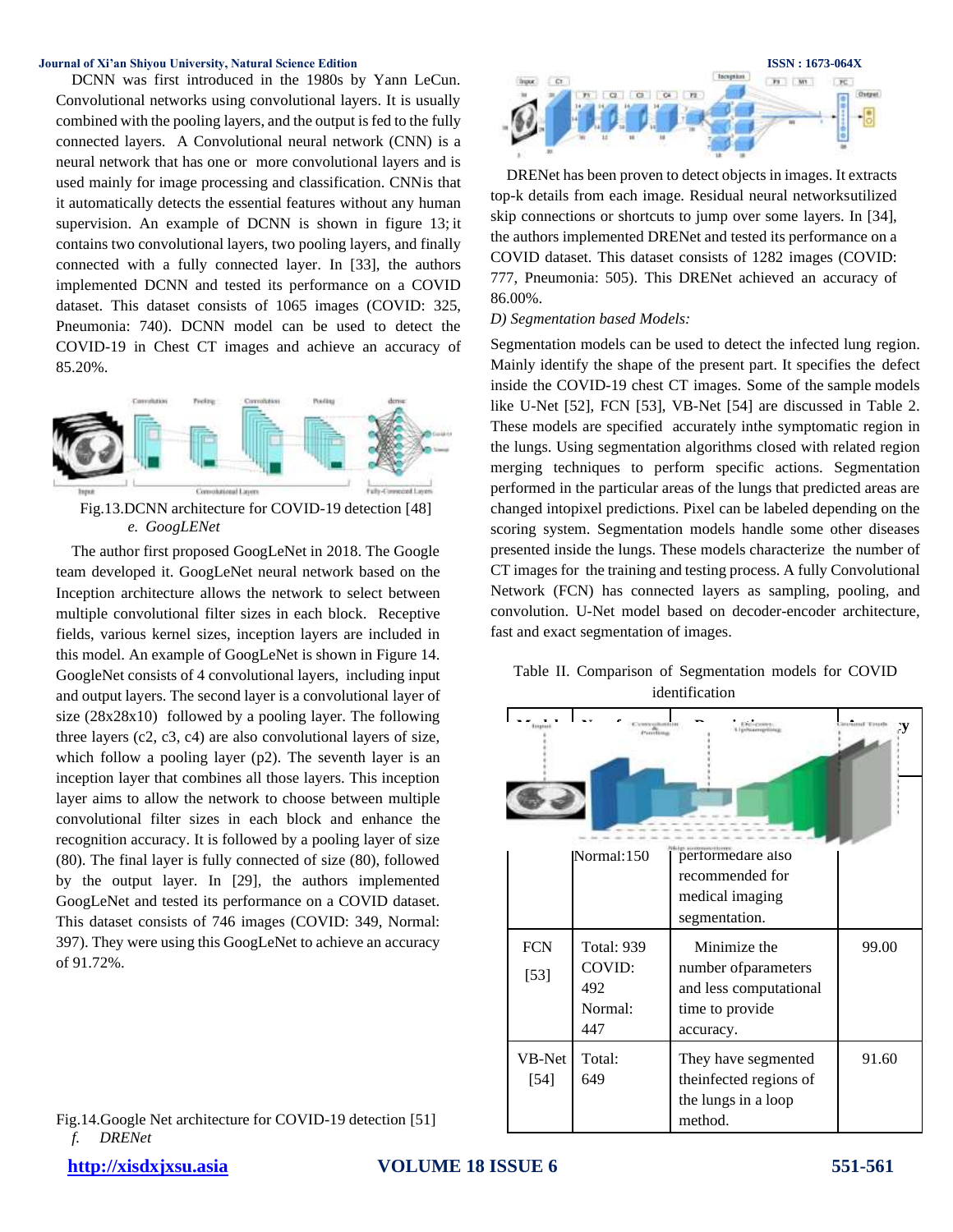U-Net was created by Olaf Ronneberger et.al in 2015 [55]. It consists of contracting and expansive paths, which gives it a Ushaped architecture. A convolutional network consists of [convolutions,](https://en.wikipedia.org/wiki/Convolutions) each followed by a [rectified linear unit](https://en.wikipedia.org/wiki/Rectified_linear_unit) (ReLU) and a [max-pooling](https://en.wikipedia.org/wiki/Max_pooling) operation. U-net and an equal number of pooling and sampling layers [56]. All the Convolutional layers are connected with sigmoids. It utilizes deconvolutional layer skip connections between up-sampling and down-sampling layers. It applies convolution blocks followed by a max pool downsampling to encode the input image into feature representations at multiple different levels. An example U-Net is shown in figure 15, consisting of 9 convolutional layers connected with the sigmoid. In [52], authors implemented GoogLeNet and tested its performance on a COVID dataset. This dataset consists of 270 CT slices (COVID: 120, Normal: 150). This U-Net achieved an accuracy of 94.8%.



Fig. 15.U-Net architecture for COVID-19 detection [48] *1) FCN:*

Fully Convolutional Networks (FCNs) are built using locally connected layers, such as convolution, pooling, and upsampling [57]. It only performs convolution operations; no dense layer is used in FCN. It also reduces the number of parameters and computation time. FCN model contains downsampling path and upsampling path. The downsampling path is responsible for capturing semantic/contextual information, and the Upsampling path is responsible for recovering spatial information. In this model, networks transform the whole convolutional models replacing FC layers, and get output as a local map. It performs the tasks only in fully connected layers. Many skip connections have been added to the network from the lower layers to the end layer. An example FCN is shown in figure 16, describing the four convolutional layers combined with pooling layers. In [53], the authors implemented FCN and tested its performance on a COVID dataset. This dataset consists of 939 CT images (COVID: 492, Normal: 447). This FCN achieved an accuracy of 99.00%.

Fig.16.FCN architecture for COVID-19 detection [48]

*a. VB-Net:*

VB-Net is a modified 3D convolutional neural network that combines V-Net with a bottle-neck structure [58]. VB-Net consists of two paths. This model segments the infected lung region based on the loop method. The Contracting path performs downsampling done convolution operations to extract the image features. The expansive path serves up-sampling to integratefine-grained image features [59]. The speed of VB-Net is much faster because the bottle-neck structure is incorporated in VB- Net. An example VB-Net is shown in figure 17. In [54], the authors implemented VB-Net and tested its performance on a COVID dataset. This dataset consists of a total of 649 CT. This VB-Net achieved an accuracy of 91.60%.



Fig. 17.VB-Net architecture for COVID-19 detection [60] CONCLUSION AND FUTURE WORK

In this review, deep learning methods identified the severity of COVID-19 with CT images. Analyzing the infected lung area with the help of a radiologist and RT-PCR test resultsis an aid of the final decision. Large numbers of open source CT image databases are available. Other than COVID-19, infections inside the lungs like lesions, cancer, pneumonia, and lung- related problems are also detected while analysing CT images using deep learning models. Abnormalities are present in the lung area researchers find out with the help of deep learning methodology. Deep learning models raised the accuracy level of classification and segmentation. Classification models automatically separate the COVID-19 CT images and other diseases. The future challenge of the review is differentiating the stages of COVID-19 and the accuracy level.

# REFERENCES

- 1) WHO, EF. "Novel Coronavirus (2019-nCoV) Situation Report— 39." (2020).
- 2) Zhu, N., Zhang, D., Wang, W., Li, X., Yang, B., Song, J., ...& Tan, W. (2020). A novel coronavirus from patients with pneumonia in China, 2019. *New England journal of medicine*.
- 3) Velavan, T. P., & Meyer, C. G. (2020). The COVID‐19 epidemic. *Tropical medicine & international health*, *25*(3), 278.
- 4) Wang, H. Y., Li, X. L., Yan, Z. R., Sun, X. P., Han, J., & Zhang, B. W. (2020). Potential neurological symptoms of COVID-19. *Therapeutic advances in neurological disorders*, *13*, 1756286420917830.
- 5) Chen, N., Zhou, M., Dong, X., Qu, J., Gong, F., Han, Y., ... & Zhang, L. (2020). Epidemiological and clinical characteristics of 99 cases of 2019 novel coronavirus pneumonia in Wuhan, China: a descriptive study. *The lancet*, *395*(10223), 507-513.
- 6) Wang, W., Xu, Y., Gao, R., Lu, R., Han, K., Wu, G., & Tan,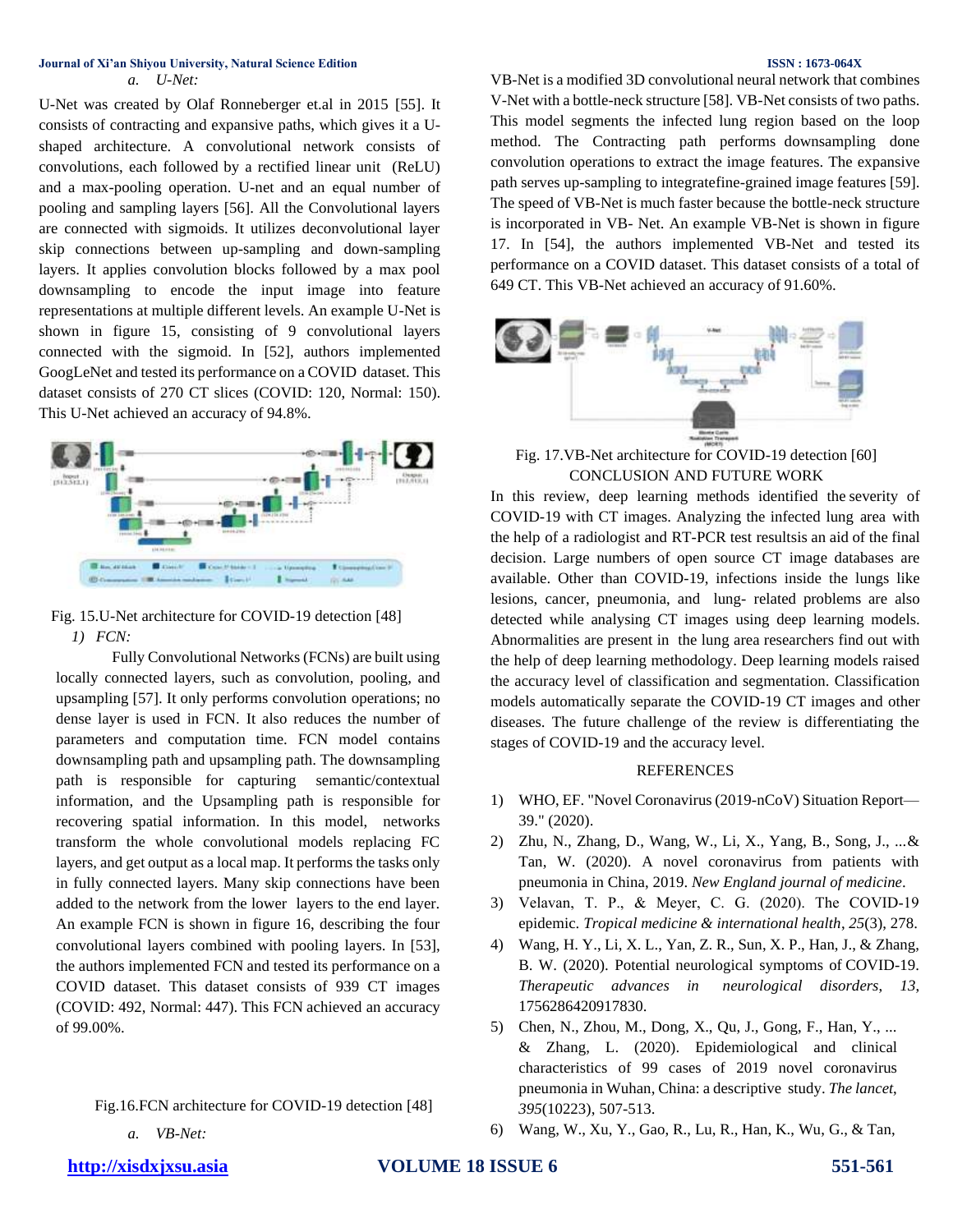W. (2020). Detection of SARS-CoV-2 in different types of clinical specimens. *Jama*, *323*(18), 1843-1844.

- 7) Ismael, A. M., & Şengür, A. (2021). Deep learning approaches for COVID-19 detection based on chest X-ray images. *Expert Systems with Applications*, *164*, 114054.
- 8) Xing, C., Li, Q., Du, H., Kang, W., Lian, J., & Yuan, L. (2020). Lung ultrasound findings in patients with COVID- 19 pneumonia. *Critical Care*, *24*(1), 1-3.
- 9) Wong, H. Y. F., Lam, H. Y. S., Fong, A. H. T., Leung, S.T., Chin, T. W. Y., Lo, C. S. Y., ... & Ng, M. Y. (2020). Frequency and distribution of chest radiographic findings in patients positive for COVID-19. *Radiology*, *296*(2), E72- E78.
- 10) Buonsenso, D., Pata, D., & Chiaretti, A. (2020). COVID-19 outbreak: less stethoscope, more ultrasound. *The Lancet Respiratory Medicine*, *8*(5), e27.
- 11) Talo, M., Baloglu, U. B., Yıldırım, Ö., & Acharya, U. R. (2019). Application of deep transfer learning for automated brain abnormality classification using MR images. *Cognitive Systems Research*, *54*, 176-188.
- 12) Ismael, S. A. A., Mohammed, A., & Hefny, H. (2020). An enhanced deep learning approach for brain cancer MRI images classification using residual networks. *Artificial intelligence in medicine*, *102*, 101779.
- 13) Haque, I. R. I., & Neubert, J. (2020). Deep learning approaches to biomedical image segmentation. *Informatics in Medicine Unlocked*, *18*, 100297.
- 14) Silva, P., Luz, E., Silva, G., Moreira, G., Silva, R., Lucio,D., & Menotti, D. (2020). COVID-19 detection in CT images with deep learning: A voting-based scheme and cross-datasets analysis. *Informatics in medicine unlocked*, *20*, 100427.
- 15) Verschakelen, J. A., De Wever, W., & Matamoros, A. (2008). Computed tomography of the lung: a pattern approach. *Journal of Nuclear Medicine*, *49*(1), 164-164.
- 16) Bernheim, A., Mei, X., Huang, M., Yang, Y., Fayad, Z. A., Zhang, N., ... & Chung, M. (2020). Chest CT findings in coronavirus disease-19 (COVID-19): relationship to duration of infection. *Radiology*, 200463.
- 17) Han, R., Huang, L., Jiang, H., Dong, J., Peng, H., & Zhang, D. (2020). Early clinical and CT manifestations of coronavirus disease 2019 (COVID-19) pneumonia. AJR AmJ Roentgenol, 215(2), 338-43.
- 18) Wang, C., Shi, B., Wei, C., Ding, H., Gu, J., & Dong, J. (2020). Initial CT features and dynamic evolution of earlystage patients with COVID-19. *Radiology of Infectious Diseases*, *7*(4), 195-203.
- 19) Fang, Y., Zhang, H., Xu, Y., Xie, J., Pang, P., & Ji, W. (2020). CT manifestations of two cases of 2019 novel coronavirus (2019-nCoV) pneumonia. *Radiology*, *295*(1), 208-209.
- 21) Kayhan, S., & Kocakoç, E. (2020). Pulmonary fibrosis due to COVID-19 pneumonia. *Korean Journal ofRadiology*, *21*(11), 1273.
- 22) "covid-19Data set", Kaggle, [online] Available: [https://www.kaggle.com/sudalairajkumar/covid19-](https://www.kaggle.com/sudalairajkumar/covid19-%20%20%20in-india/code) in[india/code](https://www.kaggle.com/sudalairajkumar/covid19-%20%20%20in-india/code)
- 23) Hu, R., Ruan, G., Xiang, S., Huang, M., Liang, Q., & Li, J. (2020). Automated diagnosis of covid-19 using deep learning and data augmentation on chest ct. *Medrxiv*.
- 24) Voulodimos, A., Doulamis, N., Doulamis, A., & Protopapadakis, E. (2018). Deep learning for computer vision: A brief review. *Computational intelligence and neuroscience*, *2018*.
- 25) Amyar, A., Modzelewski, R., Li, H., & Ruan, S. (2020). Multitask deep learning based CT imaging analysis for COVID-19 pneumonia: Classification and segmentation. *Computers in Biology and Medicine*, *126*, 104037.
- 26) Ciaburro, G., & Venkateswaran, B. (2017). *NeuralNetworks with R: Smart models using CNN, RNN, deep learning, and artificial intelligence principles*. Packt Publishing Ltd.
- 27) Zhou, T., Lu, H., Yang, Z., Qiu, S., Huo, B., & Dong, Y. (2021). The ensemble deep learning model for novel COVID-19 on CT images. *Applied Soft Computing*, *98*, 106885.
- 28) Ardakani, A. A., Kanafi, A. R., Acharya, U. R., Khadem,N., & Mohammadi, A. (2020). Application of deep learning technique to manage COVID-19 in routine clinical practice using CT images: Results of 10 convolutional neural networks. *Computers in biology and medicine*, *121*, 103795.
- 29) Pham, T. D. (2020). A comprehensive study on classification of COVID-19 on computed tomography with pretrained convolutional neural networks. *Scientific reports*, *10*(1), 1-8.
- 30) Walvekar, S., & Shinde, D. (2020, May). Detection of COVID-19 from CT images using resnet50. In *2nd International Conference on Communication & Information Processing (ICCIP)*.
- 31) Xu, X., Jiang, X., Ma, C., Du, P., Li, X., Lv, S., ... & Li, L. (2020). A deep learning system to screen novel coronavirus disease 2019 pneumonia. *Engineering*, *6*(10), 1122-1129.
- 32) Mishra, A. K., Das, S. K., Roy, P., & Bandyopadhyay, S. (2020). Identifying COVID19 from chest CT images: a deep convolutional neural networks based approach. *Journal of Healthcare Engineering*, *2020*.
- 33) Wang, S., Kang, B., Ma, J., Zeng, X., Xiao, M., Guo, J., ... & Xu, B. (2021). A deep learning algorithm using CT images to screen for Corona Virus Disease (COVID- 19). *European radiology*, *31*(8), 6096-6104.
- 34) Song, Y., Zheng, S., Li, L., Zhang, X., Zhang, X., Huang,Z., ... & Yang, Y. (2021). Deep learning enables accurate diagnosis of novel coronavirus (COVID-19) with CT images. *IEEE/ACM transactions on computational biology and bioinformatics*, *18*(6), 2775-2780.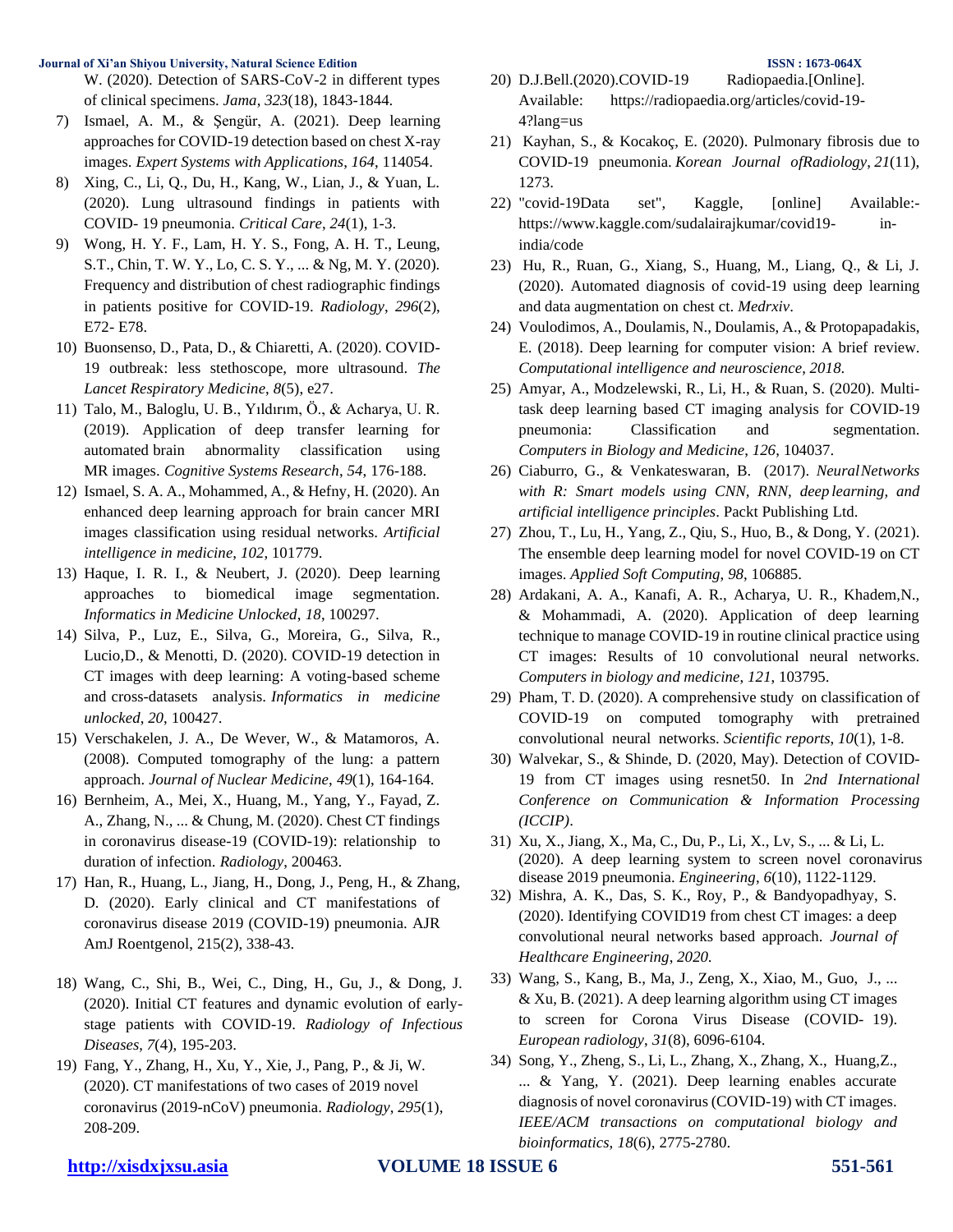- 35) Yasaka, K., Akai, H., Kunimatsu, A., Kiryu, S., & Abe, O. (2018). Deep learning with convolutional neural network inradiology. *Japanese journal of radiology*, *36*(4), 257-272.
- 36) [https://socs.binus.ac.id/2017/02/27/convolutional](https://socs.binus.ac.id/2017/02/27/convolutional-neural-network/)[neural-network/](https://socs.binus.ac.id/2017/02/27/convolutional-neural-network/)
- 37) Khadidos, A., Khadidos, A. O., Kannan, S., Natarajan, Y., Mohanty, S. N., & Tsaramirsis, G. (2020). Analysis of covid-19 infections on a ct image using deepsense model. *Frontiers in public health*, 751.
- 38) Chatterjee, C. C. (2019). Implementation of RNN, LSTM, and GRU. *Accessed: Jan*, *10*, 2020.
- 39) Kvet, M., & Matiasko, K. (2018). Temporal data performance optimization using preprocessing layer. *Journal of Information Systems Engineering & Management*, *3*(2), 13.
- 40) Ba, J. L., Kiros, J. R., & Hinton, G. E. (2016). Layer normalization. *arXiv preprint arXiv:1607.06450*.
- 41) Amyar, A., Modzelewski, R., Li, H., & Ruan, S. (2020). Multi-task deep learning based CT imaging analysis for COVID-19 pneumonia: Classification andsegmentation. *Computers in Biology and Medicine*, *126*, 104037.
- 42) Yamashita, R., Nishio, M., Do, R. K. G., & Togashi, K. (2018). Convolutional neural networks: an overview and application in radiology. *Insights into imaging*, *9*(4), 611- 629.
- 43) -Gutiérrez, V., Galvan-Tejada, C. E., Zanella-Calzada, L. A., Celaya-Padilla, J. M., Galván-Tejada, J. I., Gamboa-Rosales, H., ... & Olvera-Olvera, C. A. (2020). Comparison of convolutional neural network architectures for classification of tomato plant diseases. *Applied Sciences*, *10*(4), 1245.
- 44) [https://en.wikipedia.org/wiki/Convolutional\\_neur](https://en.wikipedia.org/wiki/Convolutional_neural_%20network) [al\\_](https://en.wikipedia.org/wiki/Convolutional_neural_%20network) [network](https://en.wikipedia.org/wiki/Convolutional_neural_%20network)
- 45) [https://computersciencewiki.org/index.php/Max](https://computersciencewiki.org/index.php/Max-pooling_/_Pooling)[pooling\\_/\\_Pooling](https://computersciencewiki.org/index.php/Max-pooling_/_Pooling)
- 46) [https://www.oreilly.com/library/view/learning](https://www.oreilly.com/library/view/learning-tensorflow/9781491978504/ch04.html)[tensorflow/9781491978504/ch04.html](https://www.oreilly.com/library/view/learning-tensorflow/9781491978504/ch04.html)
- 47) He, K., Zhang, X., Ren, S., & Sun, J. (2016). Deep residual learning for image recognition. In *Proceedings of the IEEE conference on computer vision and pattern recognition* (pp. 770-778).
- 48) Shoeibi, A., Khodatars, M., Alizadehsani, R., Ghassemi, N., Jafari, M., Moridian, P., ... & Shi, P. (2020). Automated detection and forecasting of covid-19 using deep learning techniques: A review. *arXiv preprint arXiv:2007.10785*.
- 49) Wang, T., Zhao, Y., Zhu, L., Liu, G., Ma, Z., & Zheng, J. (2020, November). Lung CT image aided detection COVID-19 based on Alexnet network. In *2020 5th International Conference on Communication, Image and Signal Processing (CCISP)* (pp. 199-203). IEEE.
- 50) Marques, G., Agarwal, D., & de la Torre Díez, I. (2020). Automated medical diagnosis of COVID-19 through EfficientNet convolutional neural network. *Applied soft computing*, *96*, 106691.
- 51) Guo, Z., Chen, Q., Wu, G., Xu, Y., Shibasaki, R., & Shao, X. (2017). Village building identification based on ensemble convolutional neural networks. *Sensors*, *17*(11), 2487.
- 52) Gozes, O., Frid-Adar, M., Sagie, N., Zhang, H., Ji, W., & Greenspan, H. (2020). Coronavirus detection and analysison chest ct with deep learning. *arXiv preprint arXiv:2004.02640*.
- 53) Long, J., Shelhamer, E., & Darrell, T. (2015). Fully convolutional networks for semantic segmentation. In *Proceedings of the IEEE conference on computer vision and pattern recognition* (pp. 3431-3440).
- 54) Shan, F., Gao, Y., Wang, J., Shi, W., Shi, N., Han, M., ... & Shi, Y. (2020). Lung infection quantification of COVID-19 in CT images with deep learning. *arXiv preprint arXiv:2003.04655*.
- 55) Ronneberger, O., Fischer, P., & Brox, T. (2015, October). U-net: Convolutional networks for biomedical image segmentation. In *International Conference on Medical image computing and computer-assisted intervention* (pp.234-241). Springer, Cham.
- 56) O. Ronneberger, P. Fischer, and T. Brox, "U-net: Convolutional networks for biomedical image segmentation," in International Conference on Medical image computing and computer-assisted intervention. Springer, 2015, pp. 234–241.
- 57) Long, J., Shelhamer, E., & Darrell, T. (2015). Fully convolutional networks for semantic segmentation. In *Proceedings of the IEEE conference on computer vision and pattern recognition* (pp. 3431-3440).
- 58) Shan, F., Gao, Y., Wang, J., Shi, W., Shi, N., Han, M., ... & Shi, Y. (2021). Abnormal lung quantification in chest CT images of COVID‐19 patients with deep learning and its application to severity prediction. *Medical physics*, *48*(4), 1633-1645.
- 59) Shan, F., Gao, Y., Wang, J., Shi, W., Shi, N., Han, M., ... & Shi, Y. (2020). Lung infection quantification of COVID-19 in CT images with deep learning. *arXiv preprint arXiv:2003.04655*.
- 60) Myeongchan Kim, MD, Massachusetts General Hospital; Xinhua Li, PhD; Sehyo Yune, MD, MPH, MBA; Hyunkwang Lee, MS; Bob Liu, PhD; Synho Do, PhD,"3D Convolutional Neural Network for Voxel-level Prediction of Radiation Absorption", 2018 SIIM Conference on Machine Intelligence in Medical Imaging, September 9-10,2018, Hilton SF Financial District, San Francisco, CA.

### AUTHORS

**First Author** – Briskline Kiruba S, Research Scholar, Department of Computer Science and Engineering, Manonmaniam Sundaranar University, Tirunelvelli-12, Tamil Nadu, India. email id: [kiruba.briskline@gmail.com](mailto:kiruba.briskline@gmail.com)

**Second Author** – Petchiammal A, Research Scholar, Department of Computer Science and Engineering, Manonmaniam